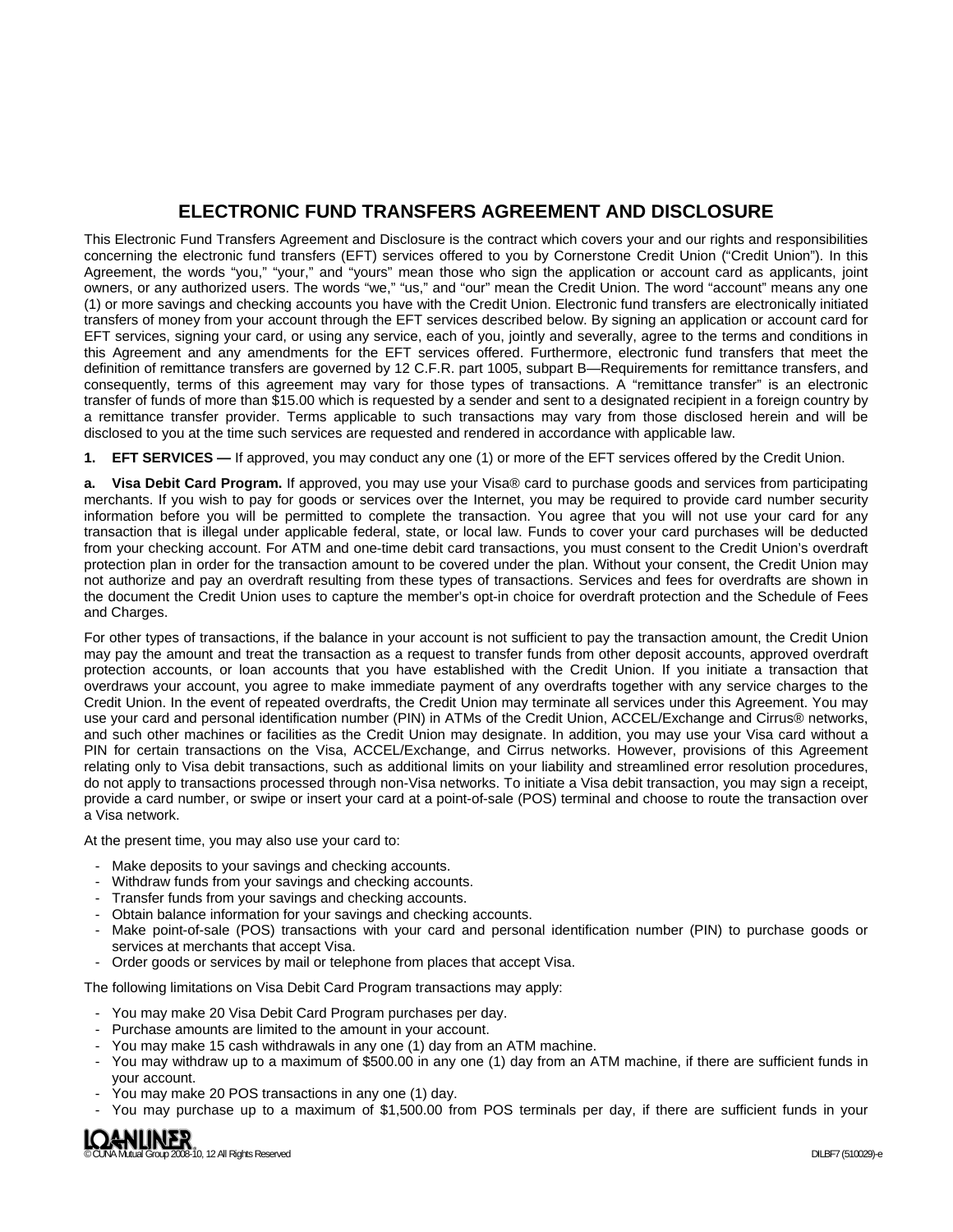account.

- For security purposes, there are other limits on the frequency and amount of transfers available at ATMs.
- You may transfer up to the available balance in your accounts at the time of the transfer.
- See Section 2 for transfer limitations that may apply to these transactions.

**b. Easy Audio Response System (E.A.R.S.).** If we approve Easy Audio Response System (E.A.R.S.) for your accounts, a separate personal identification number (PIN) will be assigned to you. You must use your personal identification number (PIN) along with your account number to access your accounts. At the present time, you may use Easy Audio Response System (E.A.R.S.) to:

- Withdraw funds from your savings and checking accounts.
- Transfer funds from your savings and checking accounts.
- Obtain balance information for your savings, checking, loan, and IRA accounts.
- Make loan payments from your savings and checking accounts.
- Access your Line of Credit account.
- Determine if a particular item has cleared.
- Obtain tax information on amounts earned on savings and checking accounts or interest paid on loan accounts.
- Verify the last date and amount of your payroll deposit.

Your accounts can be accessed under Easy Audio Response System (E.A.R.S.) via a touch-tone telephone only. Easy Audio Response System (E.A.R.S.) service will be available for your convenience 24 hours per day. This service may be interrupted for a short time each day for data processing.

The following limitations on Easy Audio Response System (E.A.R.S.) transactions may apply:

- See Section 2 for transfer limitations that may apply to these transactions.

The Credit Union reserves the right to refuse any transaction which would draw upon insufficient funds, exceed a credit limit, lower an account below a required balance, or otherwise require us to increase our required reserve on the account. All checks are payable to you as a primary member and will be mailed to your address of record. The Credit Union may set other limits on the amount of any transaction, and you will be notified of those limits. The Credit Union may refuse to honor any transaction for which you do not have sufficient available verified funds. The service will discontinue if no transaction is entered after numerous unsuccessful attempts to enter a transaction and there may be limits on the duration of each telephone call.

## **c. Preauthorized EFTs.**

- Direct Deposit. Upon instruction of (i) your employer, (ii) the Treasury Department or (iii) other financial institutions, the Credit Union will accept direct deposits of your paycheck or federal recurring payments, such as Social Security, to your savings and/or checking account.
- Preauthorized Debits. Upon instruction, we will pay certain recurring transactions from your savings and/or checking account.
- See Section 2 for transfer limitations that may apply to these transactions.
- **Stop Payment Rights.** If you have arranged in advance to make electronic fund transfers out of your account(s) for money you owe others, you may stop payment on preauthorized transfers from your account. You must notify us orally or in writing at any time up to three (3) business days before the scheduled date of the transfer. We may require written confirmation of the stop payment order to be made within 14 days of any oral notification. If we do not receive the written confirmation, the oral stop payment order shall cease to be binding 14 days after it has been made. A stop payment request may apply to a single transfer, multiple transfers, or all future transfers as directed by you, and will remain in effect unless you withdraw your request or all transfers subject to the request have been returned.
- Notice of Varying Amounts. If these regular payments may vary in amount, the person you are going to pay is required to tell you, ten (10) days before each payment, when it will be made and how much it will be. You may choose instead to get this notice only when the payment would differ by more than a certain amount from the previous payment or when the amount would fall outside certain limits that you set.
- **Liability for Failure to Stop Payment of Preauthorized Transfers.** If you order us to stop payment of a preauthorized transfer three (3) business days or more before the transfer is scheduled and we do not do so, we will be liable for your losses or damages.

**d. Electronic Check Conversion/Electronic Returned Check Fees.** If you pay for purchases or bills with a check or draft, you may authorize your check or draft to be converted to an electronic fund transfer. You may also authorize merchants or other payees to electronically debit your account for returned check fees. You are considered to have authorized these electronic fund transfers if you complete the transaction after being told (orally or by a notice posted or sent to you) that the transfer may be processed electronically or if you sign a written authorization.

**e. CU Branch.** If CU Branch is activated for your account(s), you will be required to use secure login information to access the account(s). At the present time, you may use CU Branch to:

- Withdraw funds from your savings and checking accounts.
- Transfer funds from your savings and checking accounts.
- Obtain balance information for your savings, checking, loan, and IRA accounts.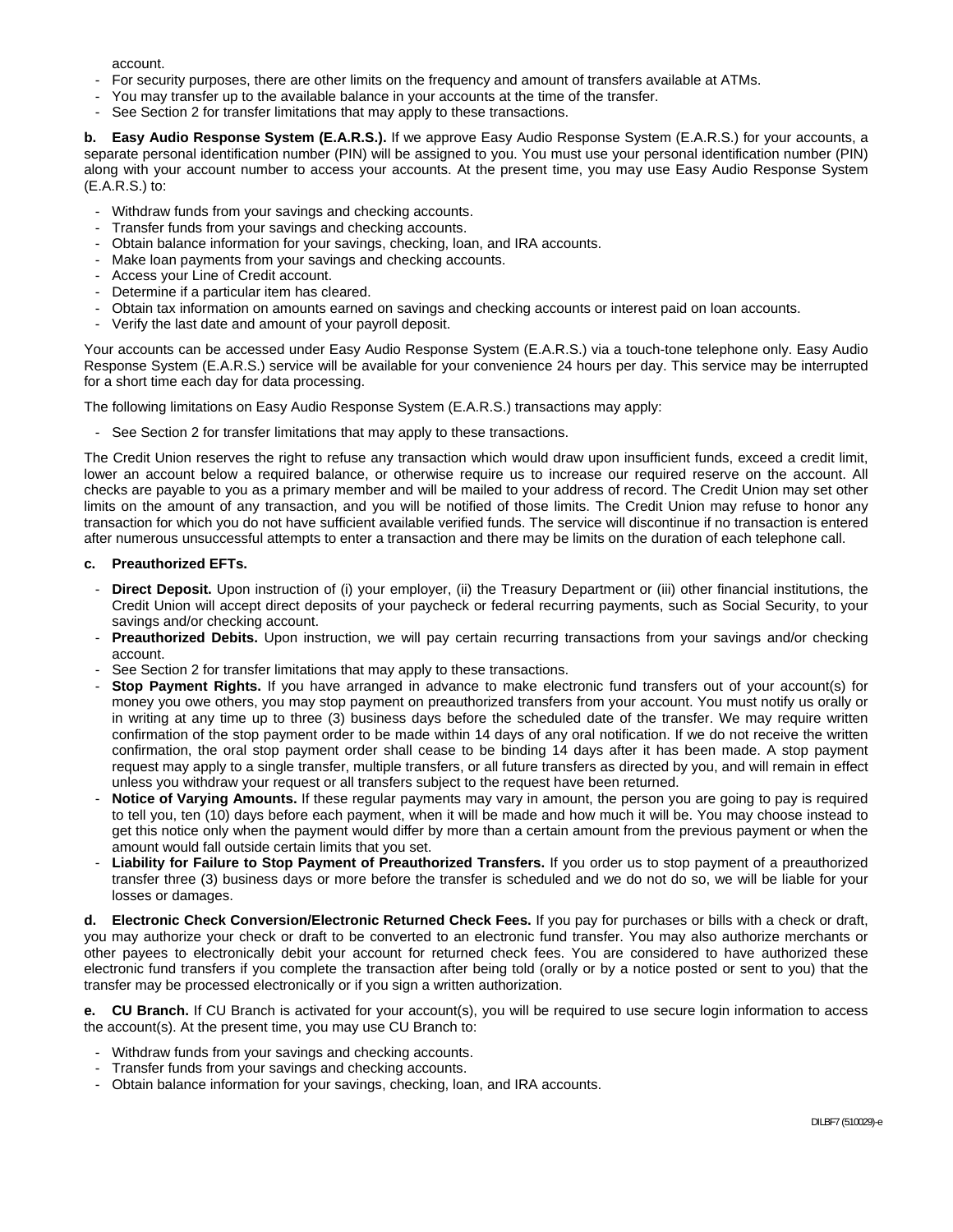- Make loan payments from your savings and checking accounts.
- Access your Line of Credit accounts.

Your accounts can be accessed under CU Branch via personal computer. CU Branch will be available for your convenience 24 hours per day. This service may be interrupted for a short time each day for data processing. We reserve the right to refuse any transaction which would draw upon insufficient funds, exceed a credit limit, lower an account below a required balance, or otherwise require us to increase our required reserve on the account. All checks are payable to you as a primary member and will be mailed to your address of record. We may set other limits on the amount of any transaction, and you will be notified of those limits. We may refuse to honor any transaction for which you do not have sufficient available verified funds. The service will discontinue if no transaction is entered after numerous unsuccessful attempts to enter a transaction and there may be limits on the duration of each access.

The following limitations on CU Branch transactions may apply:

- There is no limit to the number of inquiries, transfers, or withdrawal requests you may make in any one (1) day.
- See Section 2 for transfer limitations that may apply to these transactions.

**f. CU Bill Pay.** We will process bill payment transfer requests only to those creditors the Credit Union has designated in the User Instructions and such creditors as you authorize and for whom the Credit Union has the proper vendor code number. We will not process any bill payment transfer if the required transaction information is incomplete.

We will withdraw the designated funds from your checking account for bill payment transfer by the designated cutoff time on the date you schedule for payment. We will process your bill payment transfer within a designated number of days before the date you schedule for payment. You must allow sufficient time for vendors to process your payment after they receive a transfer from us. Please leave as much time as though you were sending your payment by mail. We cannot guarantee the time that any payment will be credited to your account by the vendor.

The following limitations on CU Bill Pay transactions may apply:

- There is no limit on the number of bill payments per day.
- The maximum amount of bill payments each day is \$9,999.00, if there are sufficient funds in your account.

**2. TRANSFER LIMITATIONS —** For all Savings, Sub Savings, C.U. CA\$H Kids Club, IRA Money Market, and Insured Money Market accounts, you may make no more than six (6) transfers and withdrawals from your account to another account of yours or to a third party in any month by means of a preauthorized, automatic, or Internet transfer, by telephonic order or instruction, or by check, draft, debit card or similar order. If you exceed these limitations, your account may be subject to a fee or be closed.

#### **3. CONDITIONS OF EFT SERVICES —**

**a. Ownership of Cards.** Any card or other device which we supply to you is our property and must be returned to us, or to any person whom we authorize to act as our agent, or to any person who is authorized to honor the card, immediately according to instructions. The card may be repossessed at any time at our sole discretion without demand or notice. You cannot transfer your card or account to another person.

**b. Honoring the Card.** Neither we nor merchants authorized to honor the card will be responsible for the failure or refusal to honor the card or any other device we supply to you. If a merchant agrees to give you a refund or adjustment, you agree to accept a credit to your account in lieu of a cash refund.

#### **c. Foreign Transactions.**

**Visa.** Purchases and cash withdrawals made in foreign currencies will be debited from your account in U.S. dollars. The exchange rate between the transaction currency and the billing currency used for processing international transactions is a rate selected by Visa from a range of rates available in wholesale currency markets for the applicable central processing date, which rate may vary from the rate Visa itself receives or the government-mandated rate in effect for the applicable central processing date. The exchange rate used on the processing date may differ from the rate that would have been used on the purchase date or cardholder statement posting date.

A fee of 1.00% of the amount of the transaction, calculated in U.S. dollars, will be imposed on all foreign transactions, including purchases, cash withdrawals and credits to your account. A foreign transaction is any transaction that you complete or a merchant completes on your card outside of the United States, with the exception of U.S. military bases, U.S. territories, U.S. embassies or U.S. consulates.

**d. Security of Access Code.** You may use one (1) or more access codes with your electronic fund transfers. The access codes issued to you are for your security purposes. Any access codes issued to you are confidential and should not be disclosed to third parties or recorded on or with the card. You are responsible for safekeeping your access codes. You agree not to disclose or otherwise make your access codes available to anyone not authorized to sign on your accounts. If you authorize anyone to use your access codes, that authority shall continue until you specifically revoke such authority by notifying the Credit Union. You understand that any joint owner you authorize to use an access code may withdraw or transfer funds from any of your accounts. If you fail to maintain the security of these access codes and the Credit Union suffers a loss, we may terminate your EFT services immediately.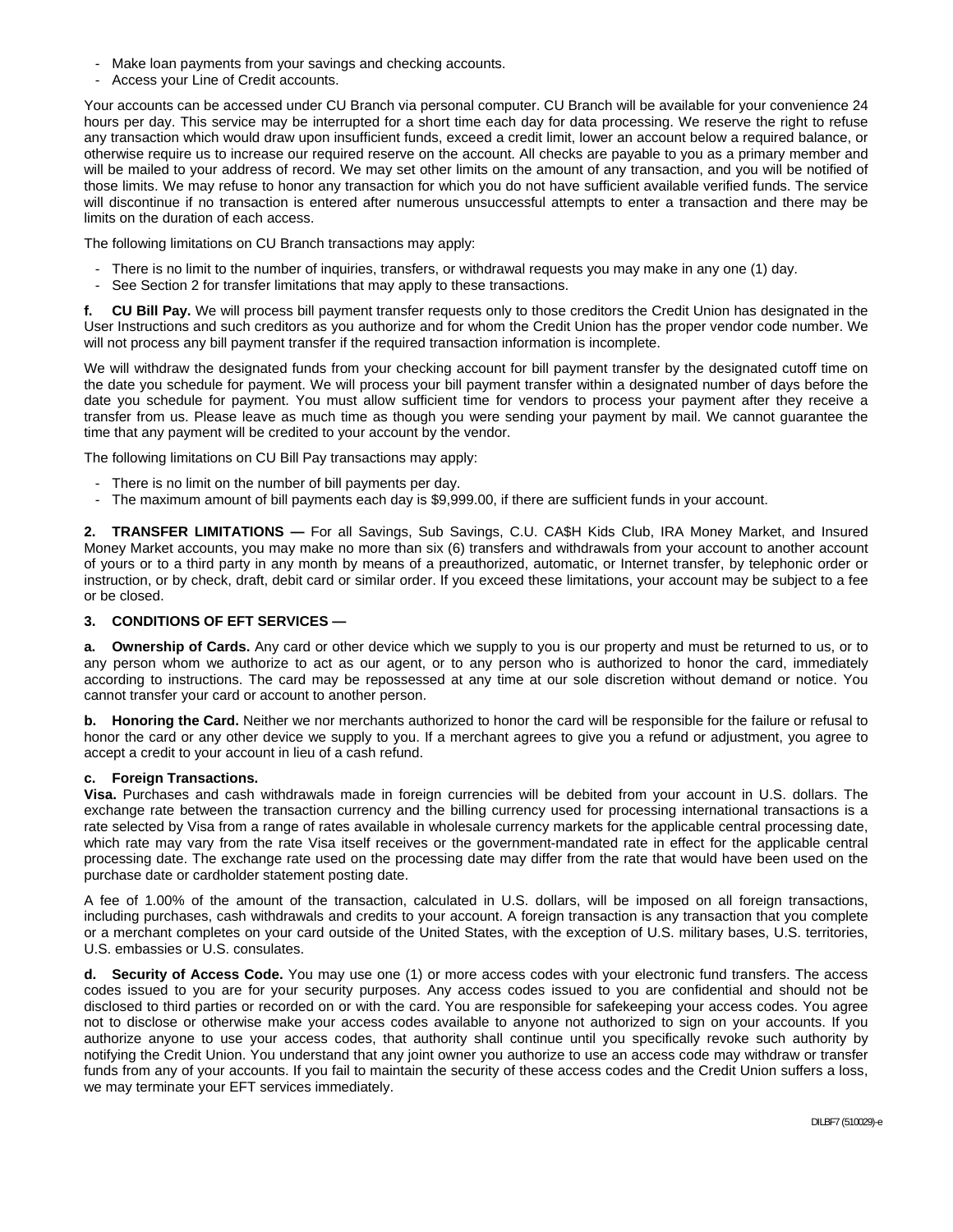**e. Joint Accounts.** If any of your accounts accessed under this Agreement are joint accounts, all joint owners, including any authorized users, shall be bound by this Agreement and, alone and together, shall be responsible for all EFT transactions to or from any savings and checking or loan accounts as provided in this Agreement. Each joint account owner, without the consent of any other account owner, may, and is hereby authorized by every other joint account owner, make any transaction permitted under this Agreement. Each joint account owner is authorized to act for the other account owners, and the Credit Union may accept orders and instructions regarding any EFT transaction on any account from any joint account owner.

**4. FEES AND CHARGES —** There are certain fees and charges for EFT services. For a current listing of all applicable fees, see our current Schedule of Fees and Charges that was provided to you at the time you applied for or requested these electronic services. From time to time, the charges may be changed. We will notify you of any changes as required by applicable law.

If you use an ATM not operated by us, you may be charged a fee by the ATM operator and by any international, national, regional, or local network used in processing the transaction (and you may be charged a fee for a balance inquiry even if you do not complete a funds transfer). The ATM surcharge will be debited from your account if you elect to complete the transaction or continue with the balance inquiry.

**5. MEMBER LIABILITY —** You are responsible for all transactions you authorize using your EFT services under this Agreement. If you permit someone else to use an EFT service, your card or your access code, you are responsible for any transactions they authorize or conduct on any of your accounts.

TELL US AT ONCE if you believe your card or access code has been lost or stolen, if you believe someone has used your card or access code or otherwise accessed your accounts without your authority, or if you believe that an electronic fund transfer has been made without your permission using information from your check. Telephoning is the best way of keeping your possible losses down. You could lose all the money in your account (plus your maximum overdraft line-of-credit). If a transaction was made with your card or card number without your permission and was a Visa transaction, you will have no liability for the transaction, unless you were fraudulent or negligent in the handling of your account or card. For all other EFT transactions, if you were fraudulent or negligent in the handling of your account or card, your liability for an unauthorized transaction is determined as follows.

If you tell us within two (2) business days after you learn of the loss or theft of your card or access code, you can lose no more than \$50.00 if someone used your card or access code without your permission. If you do NOT tell us within two (2) business days after you learn of the loss or theft of your card or access code and we can prove we could have stopped someone from using your card or access code without your permission if you had told us, you could lose as much as \$500.00.

Also, if your statement shows transfers that you did not make including those made by card, access code or other means, TELL US AT ONCE. If you do not tell us within 60 days after the statement was mailed to you, you may not get back any money lost after the 60 days if we can prove that we could have stopped someone from making the transfers if you had told us in time. If a good reason (such as a hospital stay) kept you from telling us, we will extend the time periods.

If you believe your card or access code has been lost or stolen or that someone has transferred or may transfer money from your accounts without your permission, call:

(815) 235-5855 (800) 711-3277

or write to:

Cornerstone Credit Union 550 West Meadows Drive Freeport, IL 61032 Fax: (815) 235-5970

You should also call the number or write to the address listed above if you believe a transfer has been made using the information from your check without your permission.

### **6. RIGHT TO RECEIVE DOCUMENTATION —**

**a. Periodic Statements.** Transfers and withdrawals made through any debit card transactions, audio response transactions, preauthorized EFTs, online/PC transactions or bill payments you make will be recorded on your periodic statement. You will receive a statement monthly unless there is no transaction in a particular month. In any case, you will receive a statement at least quarterly.

**b.** Terminal Receipt. You can get a receipt at the time you make any transaction (except inquiries) involving your account using an ATM and/or point-of-sale (POS) terminal.

**c. Direct Deposit.** If you have arranged to have a direct deposit made to your account at least once every 60 days from the same source and you do not receive a receipt (such as a pay stub), you can find out whether or not the deposit has been made by calling (815) 235-5855 or (800) 711-3277. This does not apply to transactions occurring outside the United States.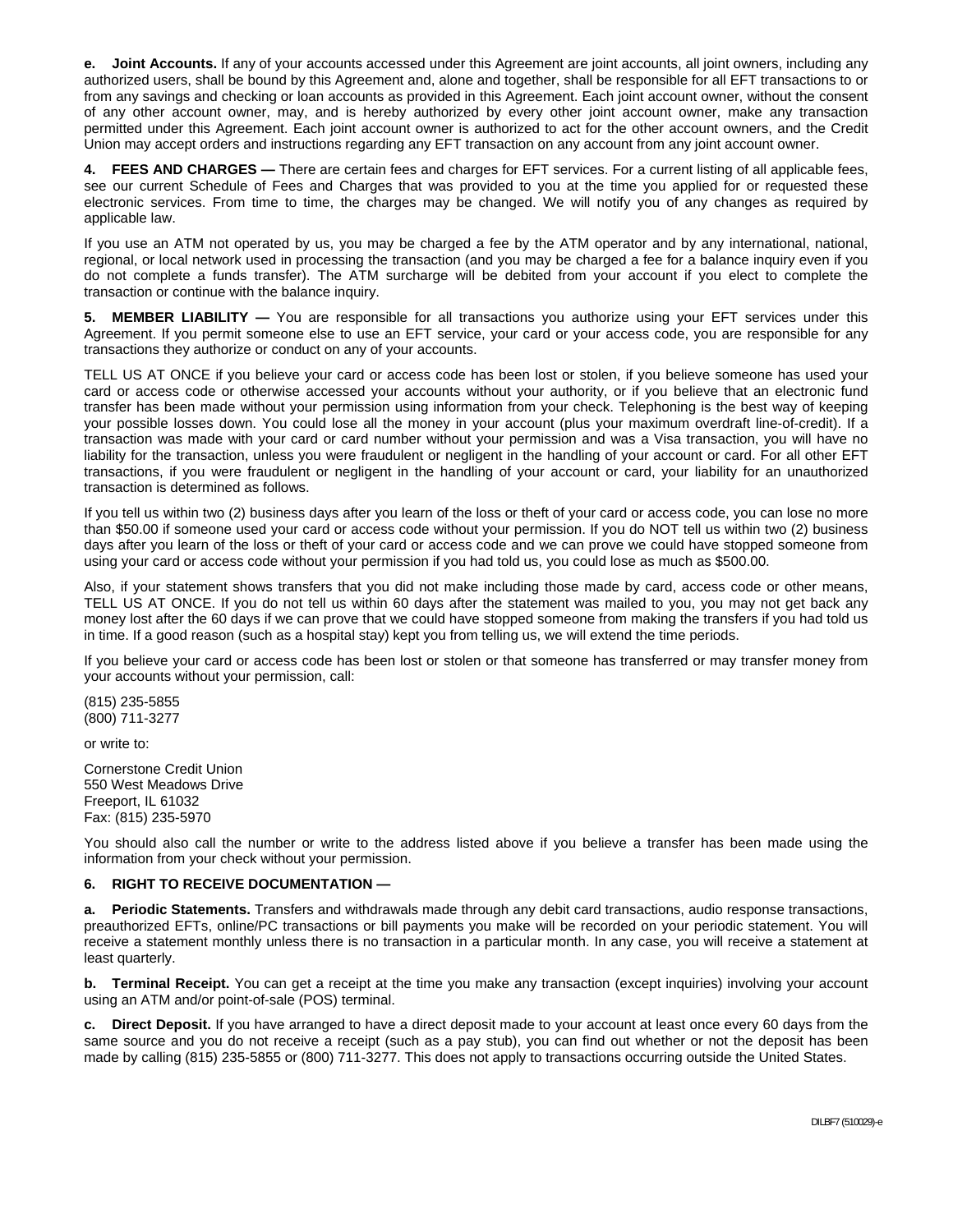#### **7. ACCOUNT INFORMATION DISCLOSURE —** We will disclose information to third parties about your account or the transfers you make:

- As necessary to complete transfers;
- To verify the existence of sufficient funds to cover specific transactions upon the request of a third party, such as a credit bureau or merchant;
- If your account is eligible for emergency cash and/or emergency card replacement services and you request such services, you agree that we may provide personal information about you and your account that is necessary to provide you with the requested service(s);
- To comply with government agency or court orders; or
- If you give us your written permission.
- **8. BUSINESS DAYS —** Our business days are Monday through Friday, excluding holidays.

**9. CREDIT UNION LIABILITY FOR FAILURE TO MAKE TRANSFERS —** If we do not complete a transfer to or from your account on time or in the correct amount according to our agreement with you, we may be liable for your losses or damages proximately caused by our error. However, we will not be liable for direct or consequential damages in the following events:

- If, through no fault of ours, there is not enough money in your accounts to complete the transaction, if any funds in your accounts necessary to complete the transaction are held as uncollected funds pursuant to our Funds Availability Policy Disclosure, or if the transaction involves a loan request exceeding your credit limit.
- If you used your card or access code in an incorrect manner.
- If the ATM where you are making the transfer does not have enough cash.
- If the ATM was not working properly and you knew about the problem when you started the transaction.
- If acts of God (such as fire, flood, or power failure) prevent the transaction.
- If the money in your account is subject to legal process or other claim.
- If funds in your account are pledged as collateral subject to our lien or frozen because of a delinquent loan.
- If the error was caused by a system of any participating ATM network.
- If any circumstances beyond our control (such as your willful or negligent use of your card, access code, or any EFT facility for making such transfers) prevent the transaction.
- If the telephone or computer equipment you use to conduct audio response, online/PC, or mobile banking transactions is not working properly and you know or should have known about the breakdown when you started the transaction.
- If you have bill payment services, we can only confirm the amount, the participating merchant, and date of the bill payment transfer made by the Credit Union. For any other error or question you have involving the billing statement of the participating merchant, you must contact the merchant directly. We are not responsible for investigating such errors.
- Any other exceptions as established by the Credit Union.

**10. NOTICES —** All notices from us will be effective when we have mailed them or delivered them to the appropriate address in the Credit Union's records. Notices from you will be effective when received by the Credit Union at the address specified in this Agreement. We reserve the right to change the terms and conditions upon which this service is offered. We will mail notice to you at least 21 days before the effective date of any change. Use of this service is subject to existing regulations governing the Credit Union account and any future changes to those regulations.

The following information is a list of safety precautions regarding the use of ATMs and night deposit facilities:

- Be aware of your surroundings, particularly at night.
- Consider having someone accompany you when the ATM or night deposit facility is used after dark.
- Close the entry door of any ATM facility equipped with a door.
- If another person is uncomfortably close to you at the time of your transaction, ask the person to step back before you complete your transaction. If it is after the regular hours of the financial institution and you are using an ATM, do not permit entrance to any person you do not know.
- Refrain from displaying your cash at the ATM or night deposit facility. As soon as your transaction is completed, place your money in your purse or wallet. Count the cash later in the safety of your car or home.
- If you notice anything suspicious at the ATM or night deposit facility, consider using another ATM or night deposit facility or coming back later. If you are in the middle of a transaction and you notice something suspicious, cancel the transaction, take your card or deposit envelope, and leave.
- If you are followed after making a transaction, go to the nearest public area where people are located.
- Do not write your personal identification number (PIN) or access code on your ATM card.
- Report all crimes to law enforcement officials immediately. If emergency assistance is needed, call the police from the nearest available public telephone.

**11. BILLING ERRORS —** In case of errors or questions about electronic fund transfers from your savings and checking accounts or if you need more information about a transfer on the statement or receipt, telephone us at the following number or send us a written notice to the following address as soon as you can. We must hear from you no later than 60 days after we sent the FIRST statement on which the problem appears. Call us at:

(815) 235-5855 (800) 711-3277